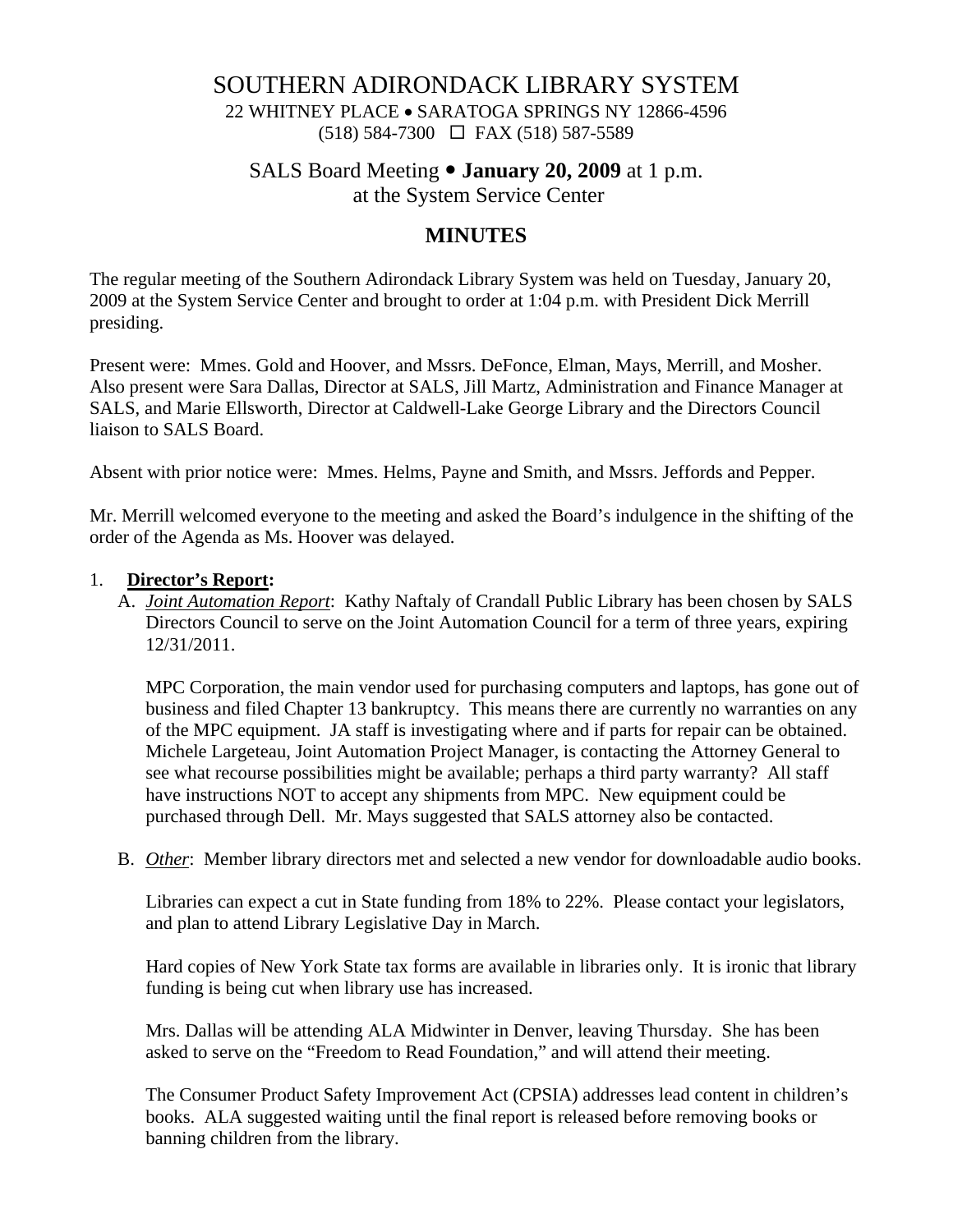The Obama Transition Team has contacted ALA about how libraries are being used in tough economic times. Perhaps libraries will benefit; Federal funds **may** be coming.

2. **Approval of Board Meeting Minutes of November 18, 2008:** Mr. Elman moved, seconded by Mr. Mays, that the minutes of the November 18, 2008 meeting be approved as distributed. Motion carried.

## 3. **Treasurer's Report and Monthly Budget Reports for November and December; warrants:**

In Mr. Jeffords absence, Mrs. Martz noted that there wasn't anything unusual to report in the Treasurer's Report. SALS ended 2008 with a small surplus, and there is still outstanding 2008 State Aid to be received. It was noted that SALS 2009 budget will be balanced due to unfilled positions and 2008 State Aid to be received in 2009. Mr. Elman moved, seconded by Mrs. Gold, that receipt of the November and December 2008 Treasurer's and Monthly Budget Reports be acknowledged, and that they be filed for audit. Motion carried. Warrants 2008-38 through 2008- 43, A08-20 through A08-25, and TA08-21 through TA08-24 were available for Board perusal. (Copy of Warrant list attached to the Official Minutes)

## 4. **Committee Reports**:

- A. *Audit & Finance*:
- B. *Building*: Monaghan & Laughlin have been contacted about the leaks in the roof. They are scheduled to come this week.
- C. *Bylaws Committee*:
- D. *Central Library Aid and Services*: A Member Librarians meeting was held at Crandall Public Library. Attendees learned about Central Library services and took a tour of the new library. The Self-Check system is working well; 60% of books going out go through self-check.
- E. *County Aid Coordinators*:
- F. *Library Services*: The current status of the delivery service was discussed.
- G. *Personnel*:
- H. *Trustee Nominating*:

## 5. **Unfinished Business:**

#### 6. **New Business:**

- A. *SALS 2009 Budget and NYS Budget Cuts*:
- B. *Approve appointment of Kathy Naftaly to the JA Council*: Mrs. Gold moved, seconded by Mr. Elman, that Kathy Naftaly of the Crandall Public Library be appointed to the Joint Automation Council for a three year term ending 12/31/2011. Motion carried.
- C. *Library Trustee and Library Program of the Year*: The Library Trustee and Library Programs of the Year were explained. Miss Hoover moved, seconded by Mr. DeFonce, that the 2008 Library Trustee of the Year and 2008 Library Program of the Year be approved. Motion carried. Discussion followed. Mr. DeFonce moved, seconded by Mrs. Gold, that if SALS budget includes funding for these programs, and the budget is approved, these programs are also approved, and a separate approval is not necessary. Motion carried.
- **7. Director's Council Report:** Marie Ellsworth, Director at Caldwell-Lake George Library and Directors Council liaison to SALS, gave a report. Rebecca Fasulo, Director at Corinth Free Library, is Chair. The Director's Council is recommending Kathy Naftaly as the liaison to Joint Automation. A representative from Washington County is still needed for representation on the Council.